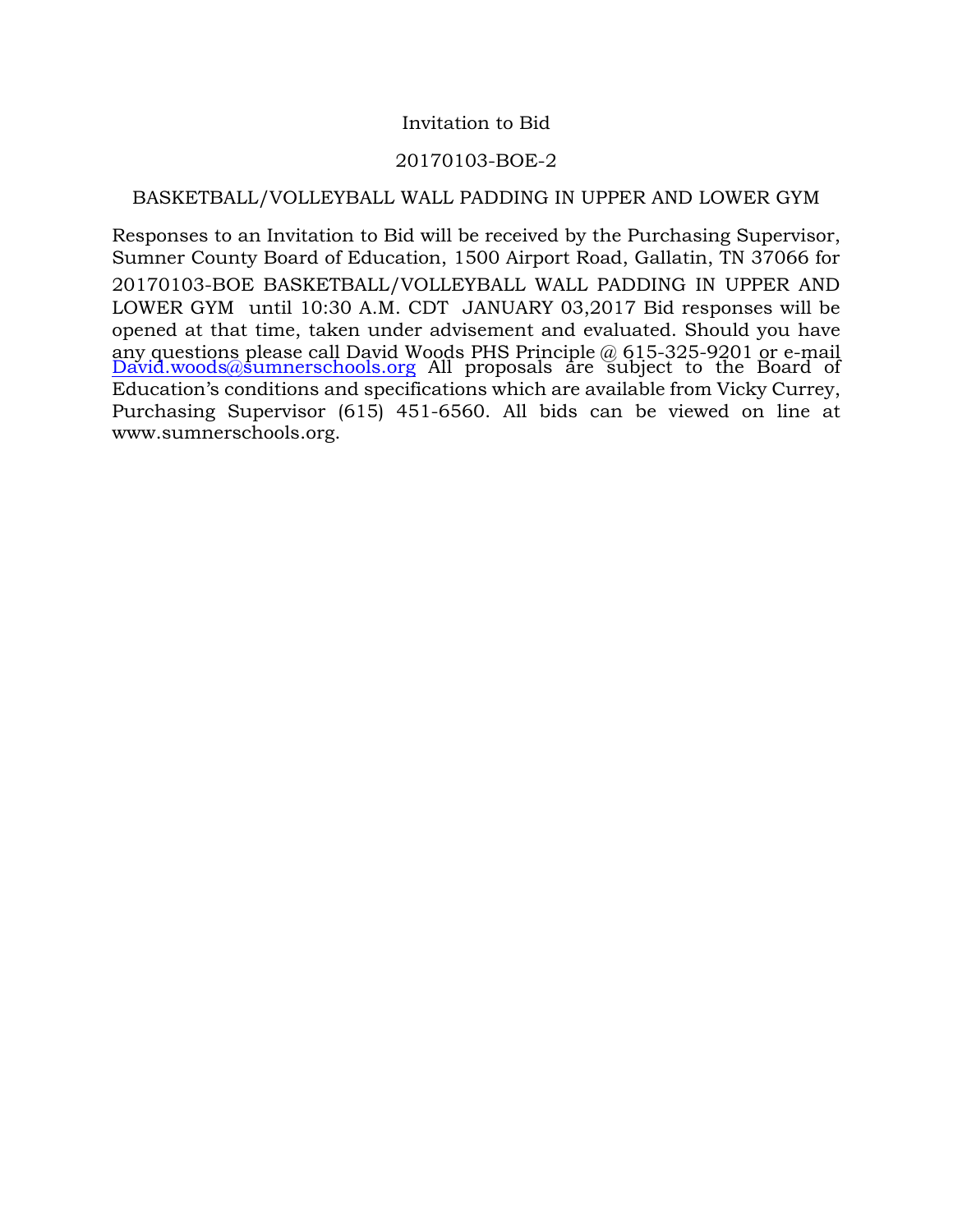#### **NOTICE TO RESPONDENTS**

Responses to an Invitation to Bid will be received by the Purchasing Supervisor in the SUPPORT SERVICE FACILITY CONFERENCE ROOM, Sumner County Board of Education, 1500 Airport Road Gallatin, TN 37066. They will be received until **10:30 A.M. Local Time JANUARY 03,2017 2** for **20170103-BOE-2 BASKETBALL/VOLLEYBALL WALL PADDING FOR UPPER AND LOWER GYN** at which time the responses will be opened, taken under advisement and evaluated. *BIDS WILL BE POSTED ON www.sumnerschools.org* 

## ------------------------------------------------------------------------------------------------------------------------------- **GENERAL REQUIREMENTS AND CONDITIONS**

- 1. The Sumner County Board of Education reserves the right to accept or reject any and/or all responses in whole or in part, and to waive informalities therein.
- 2. Any responses received after the scheduled closing time for the receipt for responses will not be considered.
- 3. If a mistake is discovered after the responses are received, only the Sumner County Board of Education may allow the respondent to withdraw the entire response.
- 4. Partial payments will not be approved unless justification for such payment can be shown. Terms will be net 30 days.
- 5. Payment will not be made until the said **BASKETBALL/VOLLEYBALL WALL PADDING FOR UPPER AND LOWER GYN** are inspected and approved as meeting all specifications by persons appointed by the Sumner County Board of Education.
- 6. Responses submitted must be in a sealed envelope and marked on the outside as follows: **RESPONSE: BASKETBALL/VOLLEYBALL WALL PADDING FOR UPPER AND LOWER GYN DEADLINE: JANUARY 03, 2017 10:30 A.M. DATE**
- 7. Facsimile responses will not be considered.
- 8. If a successful bidder violates any terms of their bid, the contract, school board policy or any law they may be disqualified from bidding for a period of two years for minor violations or longer for major violations. Bids from disqualified bidders will not be accepted during the period of disqualification.
- 9. Prices quoted on the response (if any) are to be considered firm and binding until the said **BASKETBALL/VOLLEYBALL WALL PADDING FOR UPPER AND LOWER GYN** are in the possession of the Sumner County Board of Education.
- 10. No purchase or contract is authorized or valid until the issuance of a Board Purchase Order in accordance with Board Policy. No Board Employee is authorized to purchase equipment, supplies or services prior to the issuance of such a Purchase Order.
- 11. Any deviation from these stated terms, specifications and conditions must be coordinated with and approved in writing by the Purchasing Supervisor, Vicky Currey (615) 451-6560.
- 12. All bids that exceed \$25,000 must have the Company Name, License Number, Expiration Date thereof and License Classification of Contractor listed on outside of sealed envelope. As required by State of Tennessee Code Annotated 62-6-119.
- 13. The awarded bidder will be required to post a performance and payment bond in the amount of 25% of the contract price if it exceeds \$100,000 as stated by State of Tennessee Code Annotated 12-4-201.
- 14. If the project cost in excess of \$25,000 a performance bond must be secured by the requesting party in an amount equal to the market improvement value.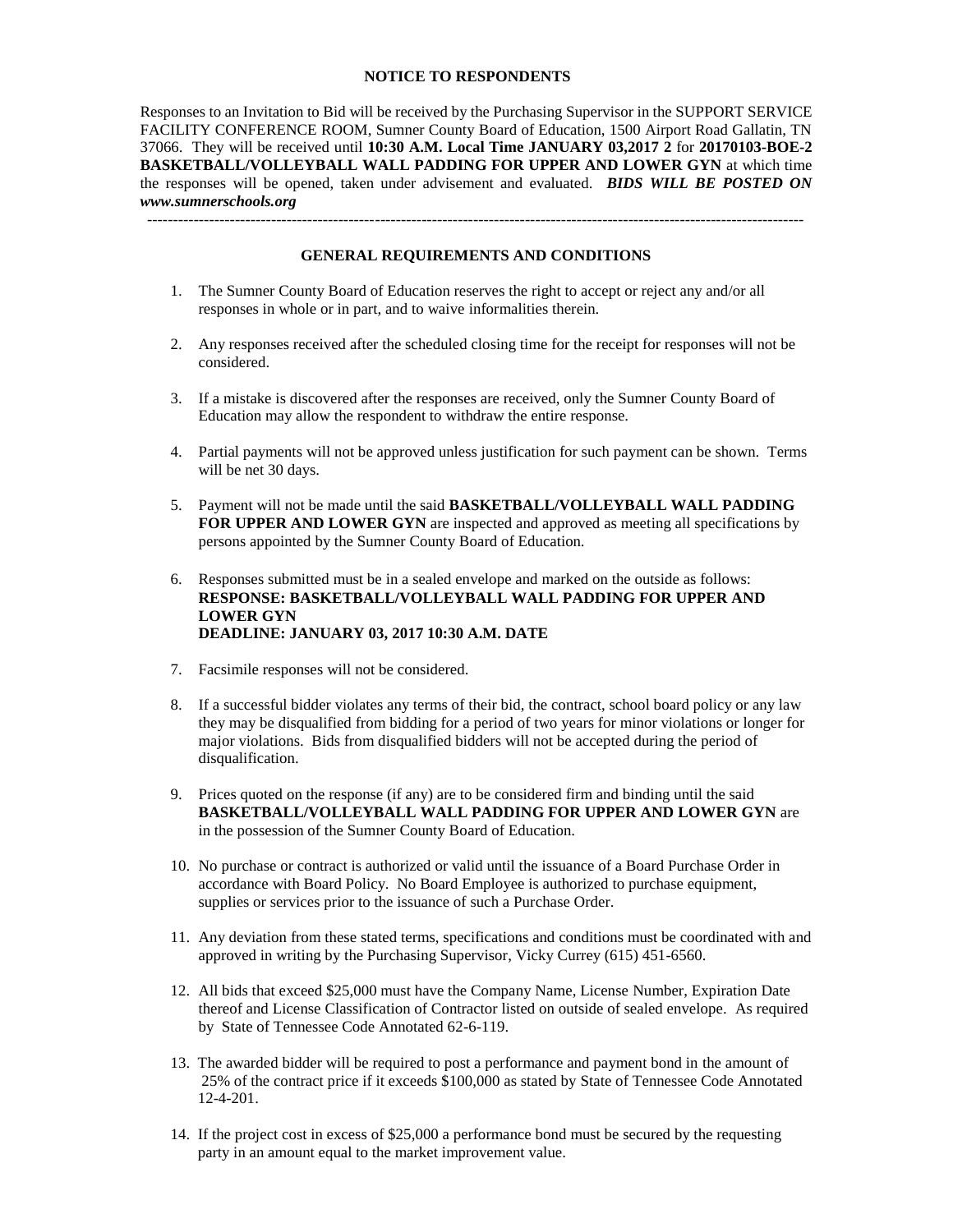# Basketball/Volleyball Wall Padding in Upper and Lower Gym

### Lower Gym

PILLAR PAD-BACK WALL-24.5"D x 27.5"W X 34.25"D x 6'H SET-WALL PAD - 6' x 13'4.5" PILLAR PAD-BACK WALL-35.25"D x 28"W x 24.25"D X 6'H SET-WALL PAD - 6' H x 10'3-7/8"W x 10"D RT, CORNER SET-WALL PAD - 6' H x 10'9.25"W x 10"D LT. CORNER PILLAR PAD-BACK WALL- 24.75"D x 27.75"W x 34.75"D x 6'H **CUTOUTS FOR OUTLETS 7** PILLAR PAD-LOBBY END-35"D x 28"W x 24.75"D X 6'H SET-LOBBY END-WALL PAD - 6' x 27 '7.5" PILLAR PAD-LOBBY END-24.75"D x 28"W x 35"D x 6'H SET-LOBBY END-WALL PAD - 6' x 14'10.5" PILLAR PAD-LOBBY END-35"D x 28"W x 24.5"D x 6'H LETTER- P-3' H- BLACK W/ WHITE OUTLINE 2 VERTICAL LETTERS - BLACK/ WHITE OUTLINEPORTLAND **PANTHERS** \*\*\* PURPLE PADS - 18 oz. VINYL

### **Upper Gym**

SET - CORNER PADS- COVERS TOP - 13" D X 25" LOWER WALL FACE- 5 SECTIONS - 179" W,293.75" W, 25'2-7/8"W, 16'-1/2"W, 85"W - AS Grey

**Bid to Include Shipping** Bid to include all material and labor and Installation costs